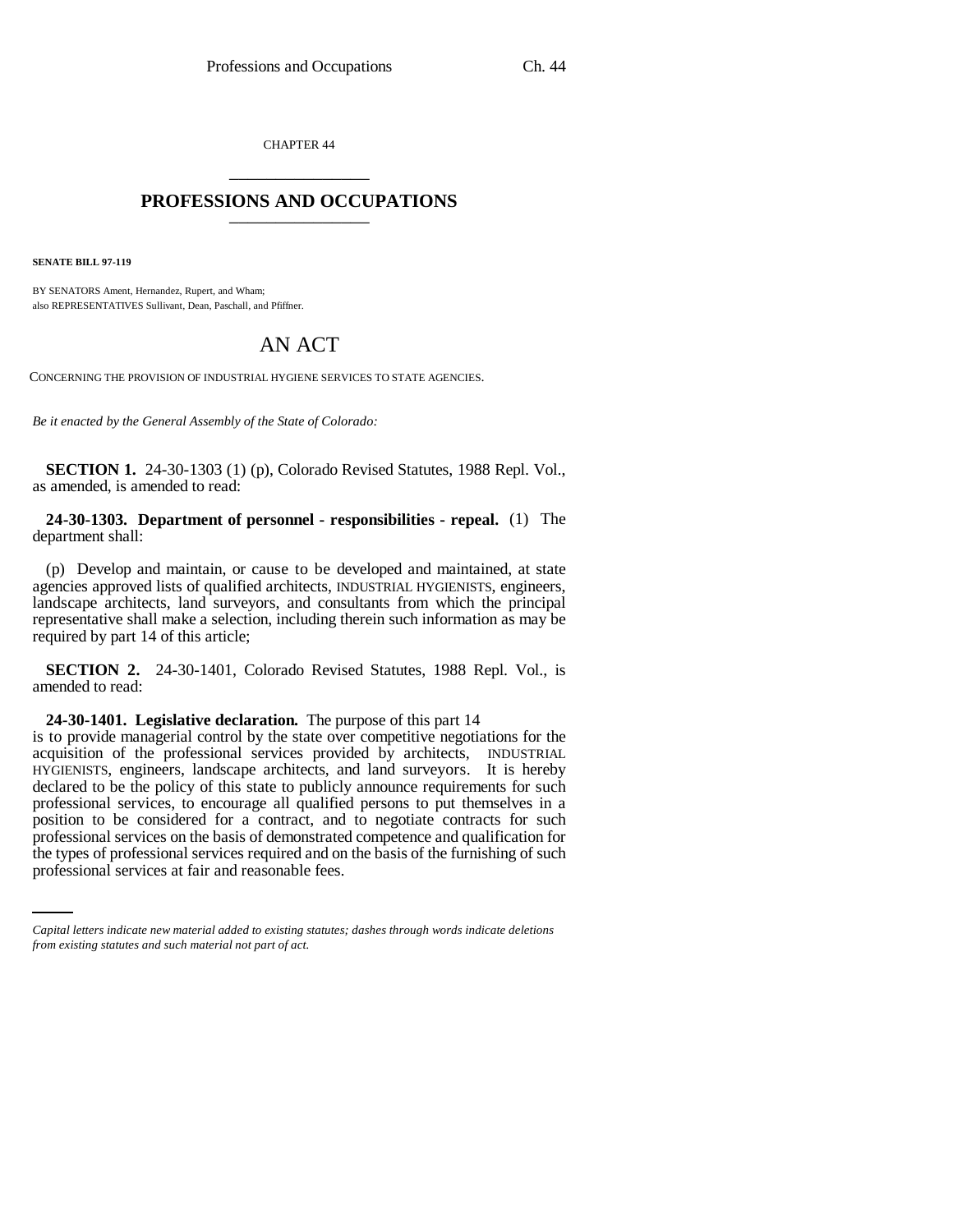**SECTION 3.** 24-30-1402, Colorado Revised Statutes, 1988 Repl. Vol., as amended, is amended to read:

**24-30-1402. Definitions.** As used in this part 14, unless the context otherwise requires:

(1) "CERTIFIED INDUSTRIAL HYGIENIST" MEANS AN INDIVIDUAL THAT IS CERTIFIED BY THE AMERICAN BOARD OF INDUSTRIAL HYGIENE OR ITS SUCCESSOR.

(1.2) "INDUSTRIAL HYGIENIST" MEANS AN INDIVIDUAL WHO HAS OBTAINED A BACCALAUREATE OR GRADUATE DEGREE IN INDUSTRIAL HYGIENE, BIOLOGY, CHEMISTRY, ENGINEERING, PHYSICS, OR A CLOSELY RELATED PHYSICAL OR BIOLOGICAL SCIENCE FROM AN ACCREDITED COLLEGE OR UNIVERSITY. THE SPECIAL STUDIES AND TRAINING OF SUCH INDIVIDUAL SHALL BE SUFFICIENT IN THE COGNATE SCIENCES TO PROVIDE THE ABILITY AND COMPETENCY TO:

(a) ANTICIPATE AND RECOGNIZE THE ENVIRONMENTAL FACTORS AND STRESSES ASSOCIATED WITH WORK AND WORK OPERATIONS AND TO UNDERSTAND THEIR EFFECTS ON INDIVIDUALS AND THEIR WELL-BEING;

(b) EVALUATE ON THE BASIS OF TRAINING AND EXPERIENCE AND WITH THE AID OF QUANTITATIVE MEASUREMENT TECHNIQUES THE MAGNITUDE OF SUCH ENVIRONMENTAL FACTORS AND STRESSES IN TERMS OF THEIR ABILITY TO IMPAIR HUMAN HEALTH AND WELL-BEING;

(c) (I) PRESCRIBE METHODS TO PREVENT, ELIMINATE, CONTROL, OR REDUCE SUCH FACTORS AND STRESSES AND THEIR EFFECTS.

(II) ANY INDIVIDUAL WHO HAS PRACTICED WITHIN THE SCOPE OF THE MEANING OF INDUSTRIAL HYGIENE FOR A PERIOD OF NOT LESS THAN FIVE YEARS IMMEDIATELY PRIOR TO JULY 1, 1997, IS EXEMPT FROM THE DEGREE REQUIREMENTS SET FORTH IN THIS SUBSECTION (1.2).

(III) ANY INDIVIDUAL WHO HAS A TWO-YEAR ASSOCIATE OF APPLIED SCIENCE DEGREE IN ENVIRONMENTAL SCIENCE FROM AN ACCREDITED COLLEGE OR UNIVERSITY AND IN ADDITION NOT LESS THAN FOUR YEARS PRACTICE IMMEDIATELY PRIOR TO JULY 1, 1997, WITHIN THE SCOPE OF THE MEANING OF INDUSTRIAL HYGIENE IS EXEMPT FROM THE DEGREE REQUIREMENTS SET FORTH IN THIS SUBSECTION (1.2).

 $(1.5)$  "Continuing contract" means a contract for professional services entered into pursuant to this part 14 between a state agency and a person, whereby the person provides professional services to the state agency for work of a specified nature as outlined in the contract required by the state agency with no specific time limitation. Any such contract shall provide a termination clause.

(2) "Department" means the department of personnel.

(3) "Person" means an individual, a corporation, a limited liability company, a partnership, a business trust, an association, a firm, or any other legal entity.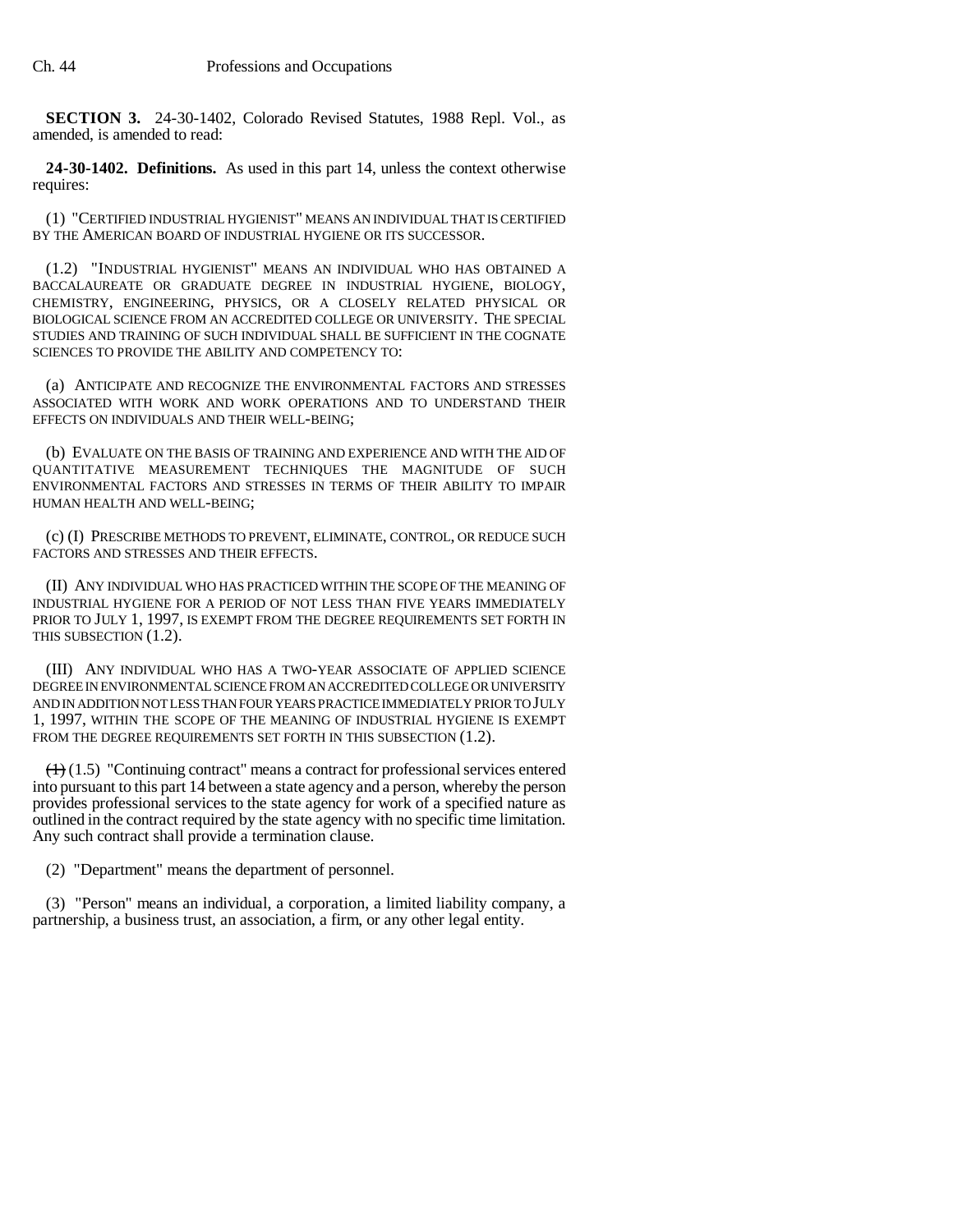(3.5) "PRACTICE OF INDUSTRIAL HYGIENE" MEANS THE PERFORMANCE OF PROFESSIONAL SERVICES, INCLUDING BUT NOT LIMITED TO CONSULTING, INVESTIGATING, SAMPLING, OR TESTING IN CONNECTION WITH THE ANTICIPATION, RECOGNITION, EVALUATION, AND CONTROL OF THOSE ENVIRONMENTAL FACTORS OR STRESSES ARISING IN OR FROM THE WORKPLACE THAT MAY CAUSE SICKNESS, IMPAIRED HEALTH, OR SIGNIFICANT DISCOMFORT TO WORKERS OR THE PUBLIC. "PRACTICE OF INDUSTRIAL HYGIENE" INCLUDES BUT IS NOT LIMITED TO THE IDENTIFICATION, SAMPLING, AND TESTING OF CHEMICAL, PHYSICAL, BIOLOGICAL, AND ERGONOMIC STRESSES AND THE DEVELOPMENT OF PHYSICAL, ADMINISTRATIVE, PERSONAL PROTECTIVE EQUIPMENT, AND TRAINING METHODS TO PREVENT, ELIMINATE, CONTROL, OR REDUCE SUCH FACTORS AND STRESSES AND THEIR EFFECTS. THE TERM DOES NOT INCLUDE THE PRACTICE OF ARCHITECTURE, AS DEFINED IN SECTION 12-4-102 (5), C.R.S., OR THE PRACTICE OF ENGINEERING, AS DEFINED IN SECTION 12-25-102 (10), C.R.S.

(4) "Practice of landscape architecture" means the performance of professional services such as consultation, investigation, reconnaissance, research, planning, design, or responsible supervision in connection with the development of land areas or land use, where and to the extent that the dominant purpose of any such service is the preservation and development of existing and proposed land features, ground surface, planting, naturalistic features, and esthetic values. "Practice of landscape architecture" includes the design, location, and arrangement of such tangible objects and features as are incidental and necessary to the purposes outlined in this subsection (4), but the term does not include the making of land surveys or final engineered plats for official recording, integration of design of structures of earth, or other construction materials.

(5) "Principal representative" means the governing board of a state department, institution, or agency or, if there is no governing board, the executive head of a state department, institution, or agency, as designated by the governor or the general assembly.

(6) "Professional services" means those services within the scope of the following:

(a) The practice of architecture, as defined in section 12-4-102 (5), C.R.S.;

(b) The practice of engineering, as defined in section 12-25-102 (10), C.R.S.;

(c) The practice of professional land surveying, as defined in section 12-25-202 (6), C.R.S.;

(d) The practice of landscape architecture, as defined in subsection (4) of this section;

(e) THE PRACTICE OF INDUSTRIAL HYGIENE, AS DEFINED IN SUBSECTION (3.5) OF THIS SECTION.

(7) "State agency" means this state or any department, board, bureau, commission, institution, or other agency of this state.